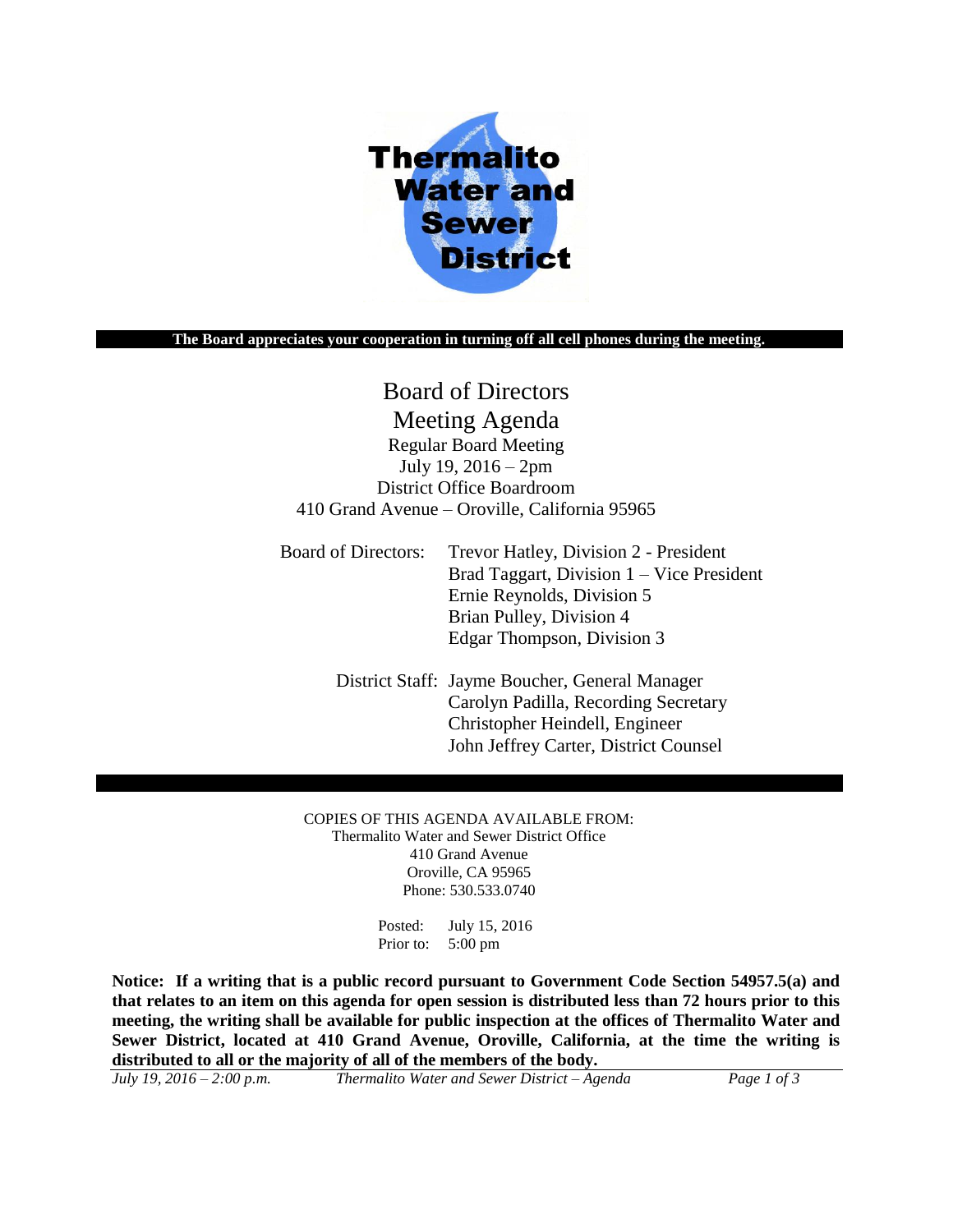Thermalito Water and Sewer District Regular Board Meeting July 19, 2016 - 2pm

### **1. CALL TO ORDER**

- **1.1 Flag Salute** Manager Boucher
- **1.2 Roll Call** Secretary Padilla

## **2. RECOGNITION OF INDIVIDUALS WHO WISH TO SPEAK ON AGENDA ITEMS**

This is the time the President will invite anyone in the audience wishing to address the Board on a matter that is on the agenda to state your name and the agenda item on which you wish to speak. When that item comes up on the agenda, you will be asked to step to the podium, repeat your name and give your address for the record, and make your presentation. Under Government Code Section 54954.3, the time allotted for presentations may be limited.

### **3. CONSENT AGENDA**

All items listed under the Consent Agenda are considered to be routine and will be enacted by one motion unless an item is removed. Resolutions will be read by title only. There will be no separate discussion of these items unless members of the Board, or persons in the audience, request specific items to be removed from the Consent Agenda to the Regular Agenda for separate discussion, prior to the time the Board votes on the motion to adopt the Consent Agenda. If any item(s) are removed from the Consent Agenda, the item(s) will be considered immediately following action on the Consent Agenda.

- **3.1 Request Approval of Minutes Regular Meeting held on June 21, 2016**
- **3.2 Request Approval of June 2016 Financial Statements**
- **3.3 Request Approval of Payment for Warrants from June 18th, 2016 through July 14 th, 2016**
- **3.4 Superintendent's Monthly Report of Maintenance and Operations and Solar Power Generation for June 2016**

### **4. ITEMS REMOVED FROM CONSENT AGENDA**